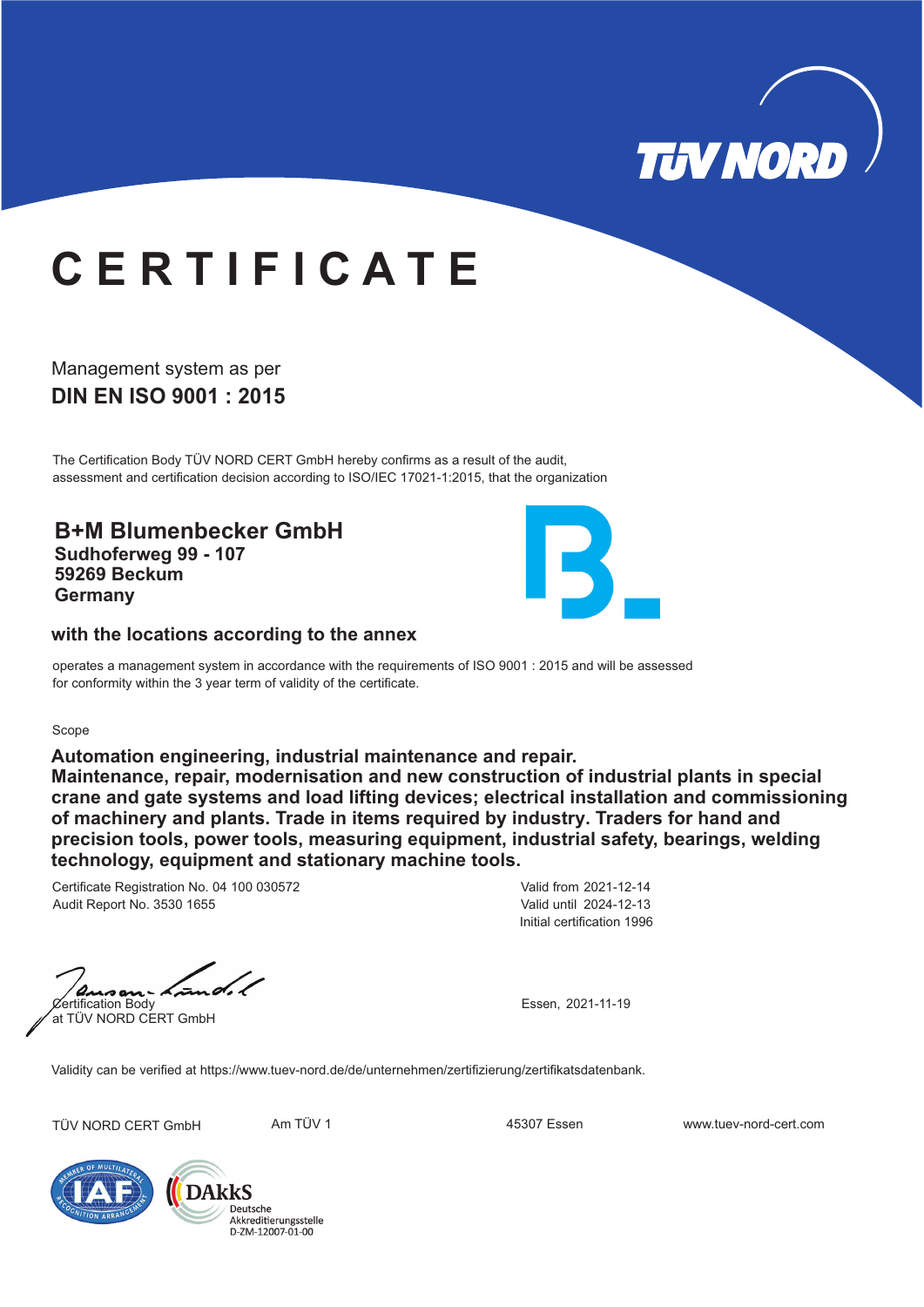**TUV NORD** 

# **A N N E X**

to Certificate Registration No. 04 100 030572 **DIN EN ISO 9001 : 2015**

**B+M Blumenbecker GmbH Sudhoferweg 99 - 107 59269 Beckum Germany**



#### **Scope**

Automation engineering, industrial maintenance and repair. Maintenance, repair, modernisation and new construction of industrial plants in special crane and gate systems and load lifting devices; electrical installation and commissioning of machinery and plants. Trade in items required by industry. Traders for hand and precision tools, power tools, measuring equipment, industrial safety, bearings, welding technology, equipment and stationary machine tools.

| Certificate<br><b>Registration No.</b> | Location                                                                                                                                  | Certificate<br><b>Registration No.</b> | Location                                                                                                                         |
|----------------------------------------|-------------------------------------------------------------------------------------------------------------------------------------------|----------------------------------------|----------------------------------------------------------------------------------------------------------------------------------|
|                                        | 04 100 030572-001 B+M Blumenbecker GmbH<br>c/o Blumenbecker Industrie-Service GmbH<br>Sudhoferweg 99 - 107<br>59269 Beckum / Germany      |                                        | 04 100 030572-002 B+M Blumenbecker GmbH<br>c/o Blumenbecker Industrie-Service GmbH<br>Baarstraße 170<br>58636 Iserlohn / Germany |
|                                        | 04 100 030572-003 B+M Blumenbecker GmbH<br>c/o Blumenbecker Industrie-Service GmbH<br>Neuer Steindamm 2 b<br>28719 Bremen / Germany       | 04 100 030572-005                      | B+M Blumenbecker GmbH<br>c/o Blumenbecker Industrie-Service GmbH<br>Werner-Siemens-Straße 70<br>22113 Hamburg / Germany          |
| 04 100 030572-007                      | B+M Blumenbecker GmbH<br>c/o Blumenbecker Industrie-Service GmbH<br>Am Pferdemarkt 31<br>30853 Langenhagen / Germany                      | 04 100 030572-008                      | B+M Blumenbecker GmbH<br>c/o Blumenbecker Industrie-Service GmbH<br>Hannoversche Straße 38<br>49084 Osnabrück / Germany          |
|                                        | 04 100 030572-010 B+M Blumenbecker GmbH<br>c/o Blumenbecker System-Engineering GmbH<br>Trautenaustraße 10<br>38114 Braunschweig / Germany | 04 100 030572-011                      | B+M Blumenbecker GmbH<br>c/o Blumenbecker Polska Sp. z.o.o.<br>ul. Ligocka 103<br>40-568 Katowice / Poland                       |
| 04 100 030572-013                      | B+M Blumenbecker GmbH<br>c/o Blumenbecker<br>Automatisierungstechnik GmbH<br>Sudhoferweg 99 - 107<br>59269 Beckum / Germany               |                                        | 04 100 030572-014 B+M Blumenbecker GmbH<br>c/o Blumenbecker Prag s.r.o.<br>Počernická 272/96<br>10800 Prag 10 / Czech Republic   |

TÜV NORD CERT GmbH Am TÜV 1 45307 Essen www.tuev-nord-cert.com





Page 1 of 3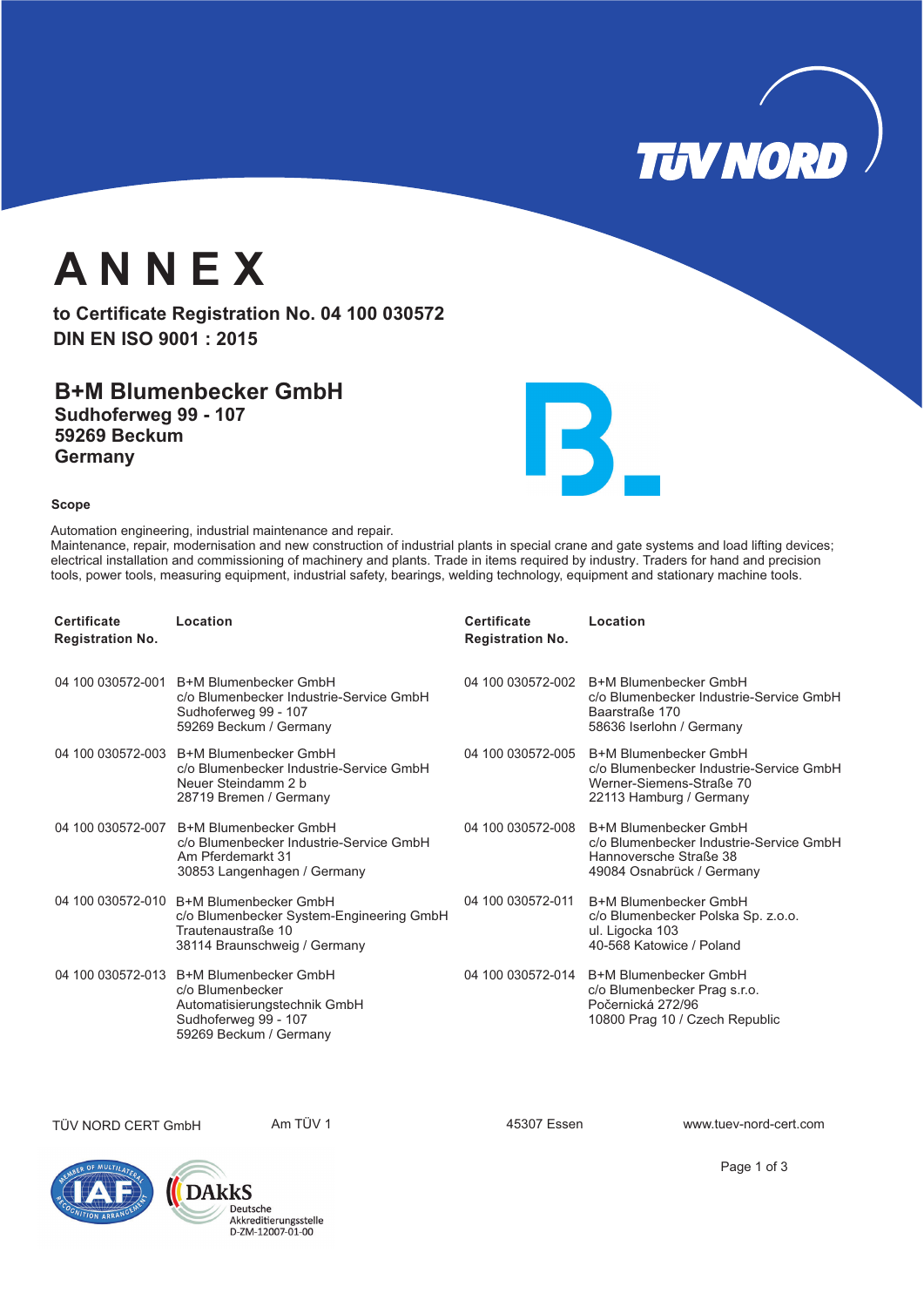

## **A N N E X**

### to Certificate Registration No. 04 100 030572 **DIN EN ISO 9001 : 2015**

| <b>Certificate</b><br><b>Registration No.</b> | Location                                                                                                                                 | <b>Certificate</b><br><b>Registration No.</b> | Location                                                                                                          |
|-----------------------------------------------|------------------------------------------------------------------------------------------------------------------------------------------|-----------------------------------------------|-------------------------------------------------------------------------------------------------------------------|
|                                               | 04 100 030572-015 B+M Blumenbecker GmbH<br>c/o Blumenbecker Technik GmbH<br>Frankfurter Chaussee 14<br>15562 Rüdersdorf / Germany        | 04 100 030572-016                             | B+M Blumenbecker GmbH<br>c/o Blumenbecker Technik GmbH<br>Naumburger Straße 65<br>06712 Zeitz / Germany           |
| 04 100 030572-017                             | B+M Blumenbecker GmbH<br>c/o Blumenbecker Technik GmbH<br>Bornaer Straße 205<br>09114 Chemnitz / Germany                                 | 04 100 030572-018                             | B+M Blumenbecker GmbH<br>c/o Blumenbecker Technik GmbH<br>Bahnhofstraße 10,11b<br>06246 Bad Lauchstädt / Germany  |
|                                               | 04 100 030572-019 B+M Blumenbecker GmbH<br>c/o Blumenbecker Engineering Polska Sp. z.o.o.<br>ul. Ligocka 103<br>40-568 Katowice / Poland | 04 100 030572-021                             | B+M Blumenbecker GmbH<br>c/o Blumenbecker SLOVAKIA s.r.o.<br>Staviteľská 1<br>831 04 Bratislava 3 / Slovakia      |
| 04 100 030572-027                             | B+M Blumenbecker GmbH<br>c/o Blumenbecker OOO<br>Plekhanova St.48/8, office 424<br>248601 Kaluga / Russia                                | 04 100 030572-031                             | B+M Blumenbecker GmbH<br>c/o Blumenbecker US INC.<br>30 Wall Street, 8th Floor<br>New York, NY 10005 / USA        |
|                                               | 04 100 030572-032 B+M Blumenbecker GmbH<br>c/o Blumenbecker Industrie-Service GmbH<br>Graf-Zeppelin-Str. 1<br>46149 Oberhausen / Germany | 04 100 030572-035                             | B+M Blumenbecker GmbH<br>c/o Blumenbecker Industriebedarf GmbH<br>Sudhoferweg 99 - 107<br>59269 Beckum / Germany  |
| 04 100 030572-036                             | B+M Blumenbecker GmbH<br>c/o Blumenbecker Industriebedarf GmbH<br>Schwerterstraße 15<br>58099 Hagen / Germany                            | 04 100 030572-037                             | B+M Blumenbecker GmbH<br>c/o Blumenbecker Industriebedarf GmbH<br>Baarstraße 170<br>58636 Iserlohn / Germany      |
|                                               | 04 100 030572-038 B+M Blumenbecker GmbH<br>c/o Blumenbecker Industriebedarf GmbH<br>Erwitter Straße 151<br>59557 Lippstadt / Germany     | 04 100 030572-039                             | B+M Blumenbecker GmbH<br>c/o Blumenbecker Industriebedarf GmbH<br>Harkortstraße 16<br>48163 Münster / Germany     |
| 04 100 030572-040                             | B+M Blumenbecker GmbH<br>c/o Blumenbecker Industriebedarf GmbH<br>Am Silberg 2-4<br>59494 Soest / Germany                                | 04 100 030572-041                             | B+M Blumenbecker GmbH<br>c/o Blumenbecker Industriebedarf GmbH<br>Zeppelinstraße 71-73<br>81669 München / Germany |

TÜV NORD CERT GmbH Am TÜV 1 Am TÜV 1 45307 Essen www.tuev-nord-cert.com





Page 2 of 3